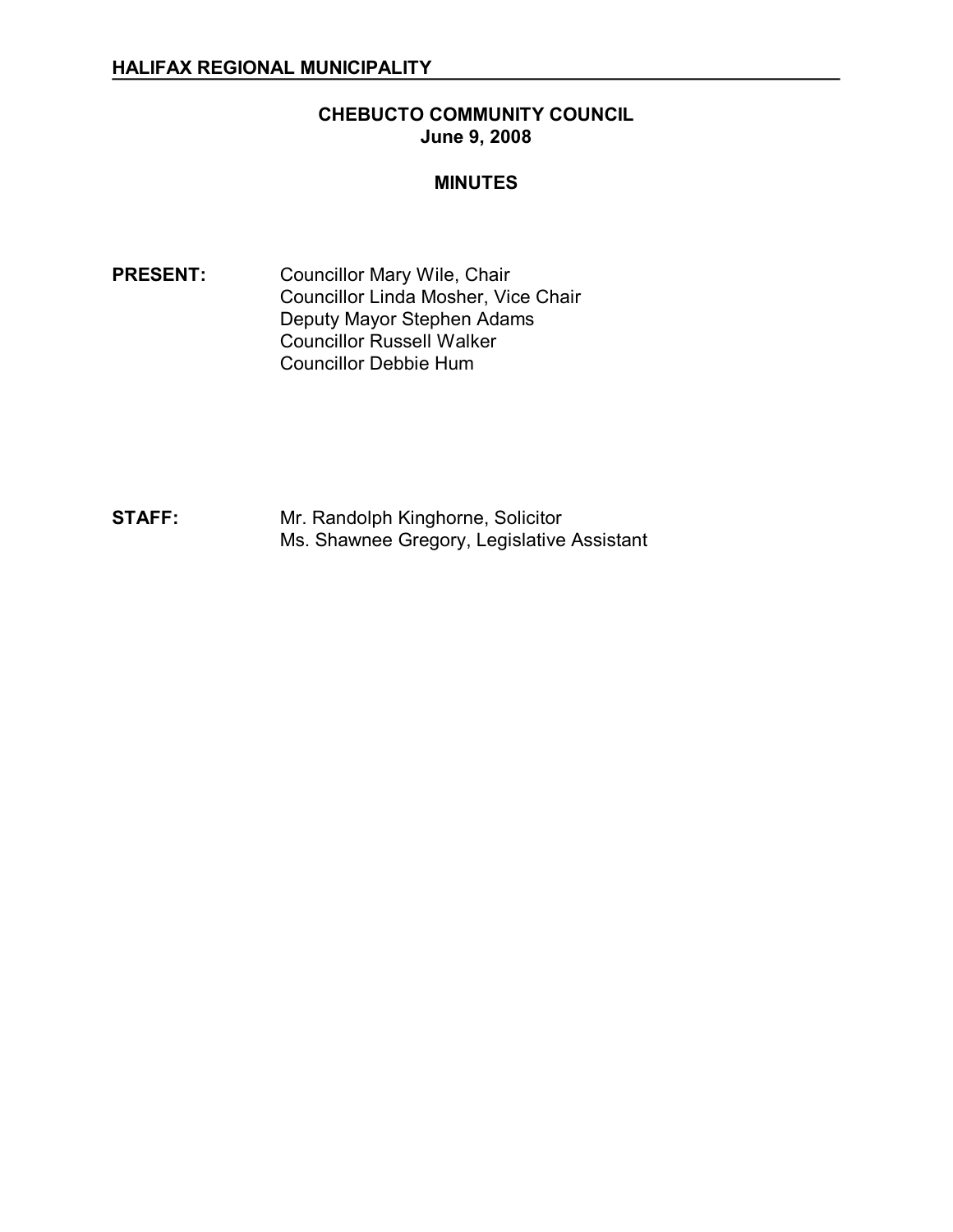# TABLE OF CONTENTS

2

| 1.               |                                                                                                                                                                                                                |
|------------------|----------------------------------------------------------------------------------------------------------------------------------------------------------------------------------------------------------------|
| 2.               |                                                                                                                                                                                                                |
| 3.               | APPROVAL OF THE ORDER OF BUSINESS AND APPROVAL OF                                                                                                                                                              |
| $\overline{4}$ . | BUSINESS ARISING OUT OF THE MINUTES  4<br>4.1<br>4.1.1 Welcome to Halifax Sign - St. Margaret's Bay Road  4<br>4.1.2 Tremont Park Alternate Main Entrance  4<br>4.1.3 Sherbrooke Stormwater Flooding Issues  4 |
| 5.               |                                                                                                                                                                                                                |
| 6.               |                                                                                                                                                                                                                |
| 7.               |                                                                                                                                                                                                                |
| 8.               | 8.1<br>8.2                                                                                                                                                                                                     |
| 9.               | CORRESPONDENCE, PETITIONS AND PRESENTATIONS  7<br>9.1<br>9.2<br>9.3                                                                                                                                            |
| 10.              | 10.1<br>10.1.2 Case 01164 - Extension to Development Agreement Time Limit,<br>Lot between Civic Nos. 87 1/2 and 89 Purcell's Cove Road  8<br>10.1.3 Case 01131: Amendment to Stage II Development Agreement    |
|                  | 10.2<br>10.2.1 Graffiti on Businesses on Herring Cove Road - Councillor Mosher10<br>10.2.2 Maintenance of Dunbrack Street Rose Bushes - Councillor Hum 10                                                      |
| 11.              |                                                                                                                                                                                                                |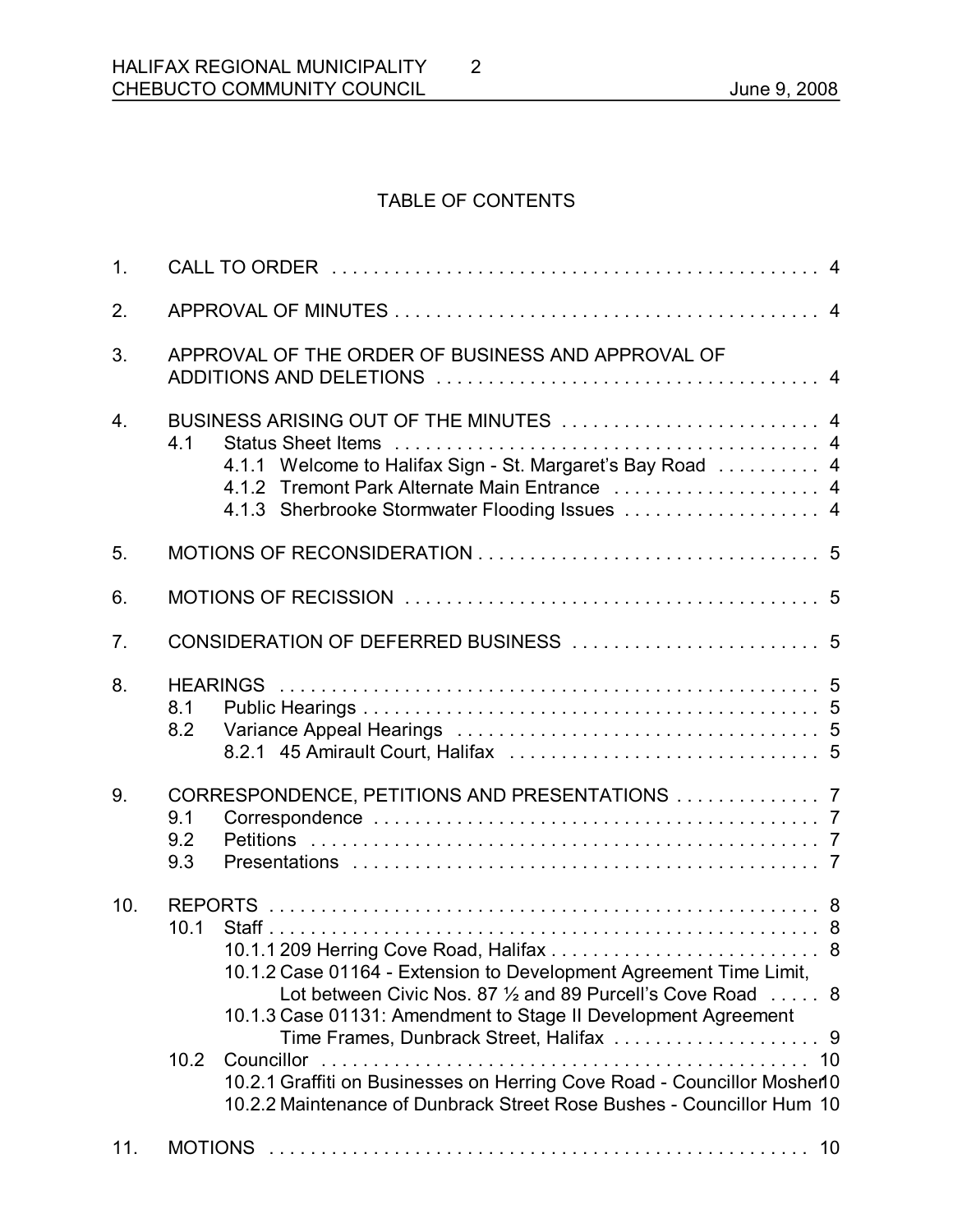# HALIFAX REGIONAL MUNICIPALITY CHEBUCTO COMMUNITY COUNCIL **CHEBUCTO** COMMUNITY COUNCIL

3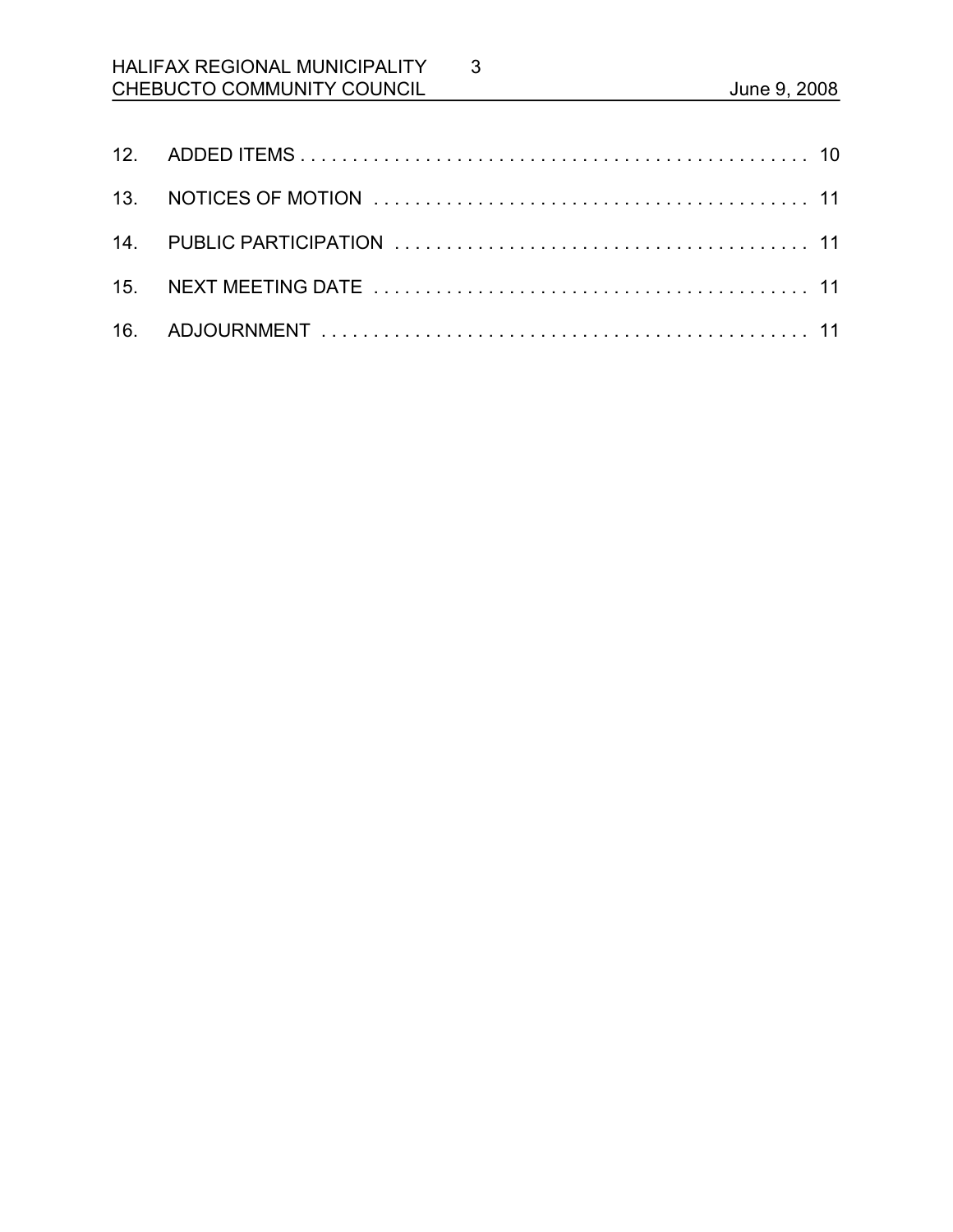# **1. CALL TO ORDER**

The Chair called the meeting to order at 7:02 p.m.

# **2. APPROVAL OF MINUTES May 5, 2008**

**MOVED by Councillor Hum, seconded by Councillor Walker, that the minutes of May 5, 2008, as presented, be approved. MOTION PUT AND PASSED.** 

# **3. APPROVAL OF THE ORDER OF BUSINESS AND APPROVAL OF ADDITIONS AND DELETIONS**

#### **Additions:**

- 12.1 Non Truck Routes Mumford Road Councillor Walker
- 12.2 Non Truck Routes Crown Drive Councillor Mosher

**MOVED by Councillor Hum, seconded by Councillor Walker, that the Order of Business, as amended, be approved. MOTION PUT AND PASSED.** 

- **4. BUSINESS ARISING OUT OF THE MINUTES:**
- **4.1 Status Sheet Items:**

# **4.1.1 Welcome to Halifax Sign - St. Margaret's Bay Road**

Councillor Mosher advised that she had received an e-mail requesting that she and Deputy Mayor Adams jointly pay along with the Halifax Water Commission for the implementation of the Welcome to Halifax sign on St. Margaret's Bay Road. She believed that staff had the wrong location in mind for the sign and that she had requested a tasteful sign and landscaping from the gateway sign project. Councillor Mosher stated that she would like the Legislative Assistant to send this information back to the Chief Administrative Officer and that she would like this item to remain on the status sheet.

**MOVED BY Councillor Mosher, seconded by Deputy Mayor Adams, that the Chebucto Community request that the CAO fund the implementationof the Welcome to Halifax sign on St. Margaret's Bay Road as a gateway sign project. MOTION PUT AND PASSED.** 

# **4.1.2 Tremont Park Alternate Main Entrance**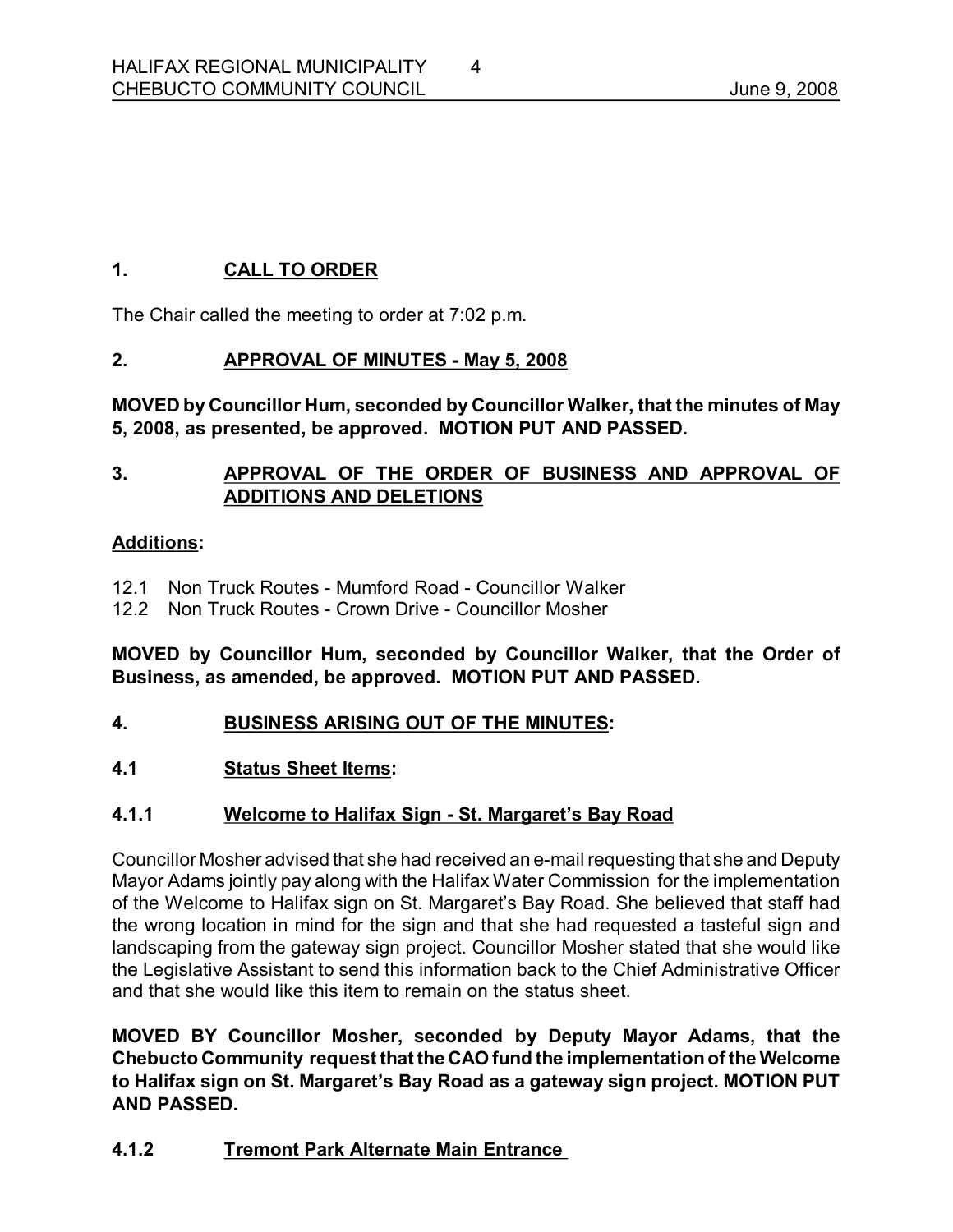Councillor Hum advised that as there would be no update for some time she would like this item to remain on the status sheet.

### **4.1.3 Sherbrooke Stormwater Flooding Issues**

Councillor Hum advised that a report was in the process of coming forward from Mr. Denis Huck, and, therefore, she would like this item to remain on the status sheet.

## **MOVED BY Councillor Hum, seconded by Deputy Mayor Adams, that the Chebucto Community Council:**

- **1. Request that the report regarding stormwater flooding issues come forward via an email to every property owner on Sherbrooke Drive with a copy also coming forward to the next Chebucto Community Council meeting; and**
- **2. Request that staff meet with the residents of Sherbrooke Drive as soon as possible.**

**MOTION PUT AND PASSED.** 

- **5. MOTIONS OF RECONSIDERATION NONE**
- **6. MOTIONS OF RECISSION NONE**
- **7. CONSIDERATION OF DEFERRED BUSINESS NONE**
- **8. HEARINGS:**
- **8.1 Public Hearings None**
- **8.2 Variance Appeal Hearings**
- **8.2.1 45 Amirault Court, Halifax**
- C A report dated May 20, 2008 was submitted.

Ms. Erin MacIntyre, Development Technician, presented the report on 45 Amirault Court Halifax. She advised that the property was 0.65 feet short of the twelve (12) foot set back requirement. She stated that variances were evaluated on an individual basis and based on the three (3) criteria outlined in the Municipal Government Act.

The Chair reviewed the Rules of Procedure for Appeal Hearings and opened the hearing.

**Mr. Gerald Mitchell**, Gerald Mitchell Contracting, addressed the Community Council and indicated that he had been in business for approximately thirty (30) years, that he had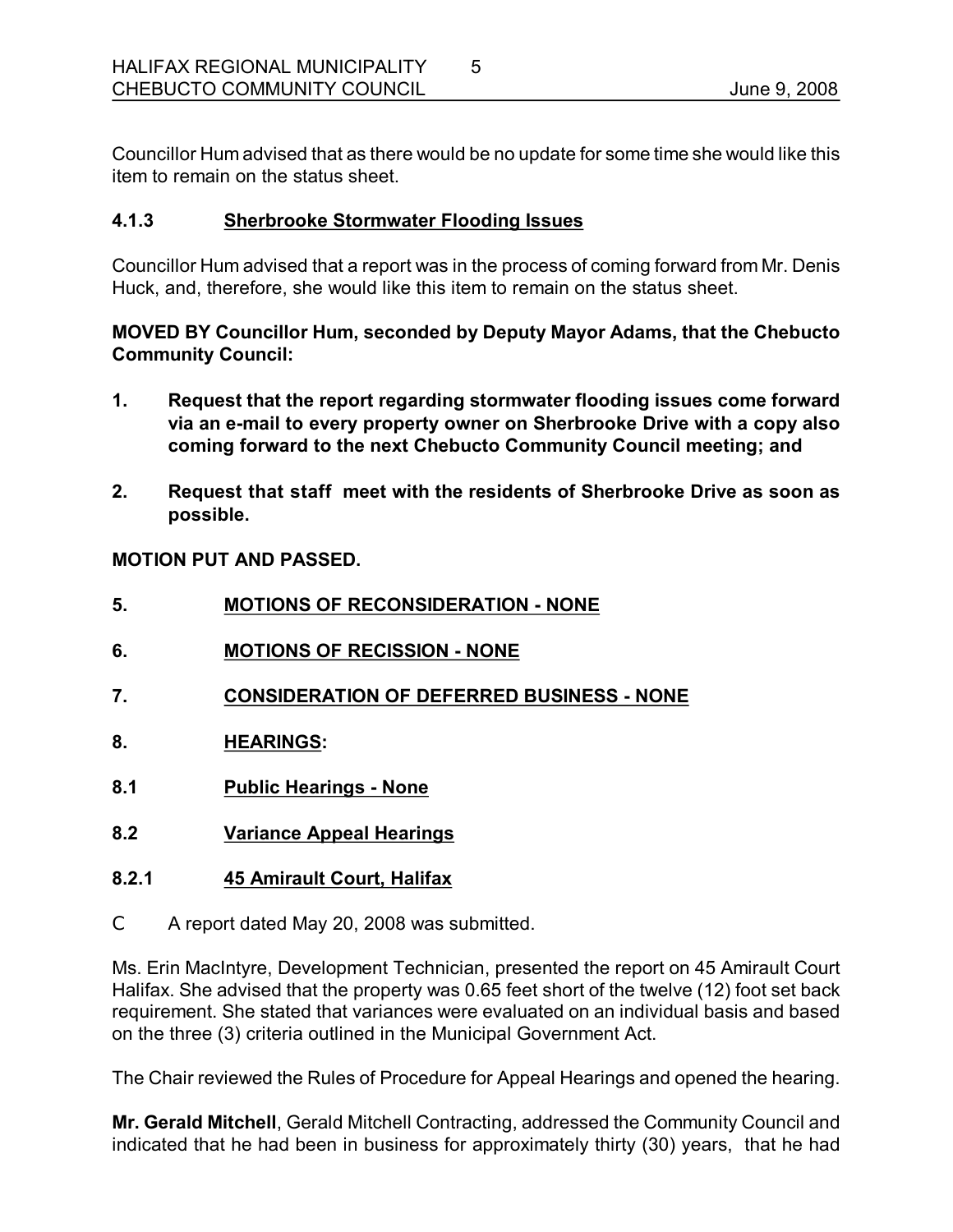built many homes in the area and that he had dealt with HRM in many situations. He advised that he had been unaware of the By-Law regarding a twelve (12) foot set back and had been alerted to it upon his frame inspection with the building inspector. He noted that when the building inspector advised him that he may be encroaching on the twelve (12) feet he was the one who met with a surveyor and complied with the stop work order. Mr. Mitchell stated that he had later been given permission to continue building and that he had also made an appeal for seven (7) inches to be cut off at that time. He noted that several HRM staff members advised him that given the small difference in footage he would certainly be granted his appeal by the Community Council. Mr. Mitchell also indicated that only the firebox was protruding into the twelve (12) foot zone and that he had complied by not building in that area as the rest of the house was being completed. In closing, Mr. Mitchell wanted to stress that he had not intentionally disregarded the By-Law and that he had cooperated fully with staff.

6

Mr. Mitchell responded to questions from the Community Council. He advised that he had been permitted by staff to continue the interior of the home until a solution on the exterior was reached. Ms. MacIntyre stated that a stop work order requires that all construction, both exterior and interior, be halted. Mr. Mitchell indicated that Mr. John O'Toole, Building Official, had completed an inspection and had advised that construction could carry on, although, Mr. Mitchell did not have this statement in writing. He also noted that he had a temporary permit which stated that his house had passed inspection subject to the variance appeal being granted.

It was noted that none of the abutting home owners were in attendance. Ms. MacIntyre advised that notification had been sent to everyone living within thirty (30) metres of the property which was standard practice for variances and that approximately twenty (20) people had been notified in this case. She stated that, as far as she knew, no one had been against the variance.

Councillor Mosher was concerned that staff members were advising applicants as to the outcome of a variance appeal as it was a judicial process decided upon by Community Council members. When requested Mr. Mitchell stated that Ms. Rosemary MacNeil, Development Officer, had given him the information on the appeal process. He also noted that several other homes in the area did not meet the setback requirements as they had protruding propane tanks.

Councillor Hum advised that if there were other homes in the area not in compliance with the twelve (12) foot setback she would like to be made aware. She had concerns regarding what she saw as a blatant disregard for the By-Law or a potential oversight. Councillor Hum also had concerns that if this appeal was approved that it would set a precedence for the neighbourhood as development agreements were in place to set consistency of policy and that she had many planning and development issues in that area.

**Mr. Albert Chaisson**, addressed the Community Council and advised that he was a real estate agent and the property owner of 45 Amirault Court as well as the owner of the abutting property. He stated that he was in favour of the appeal and that he had attempted to contact residents in the area with no success. He also noted that, historically, he and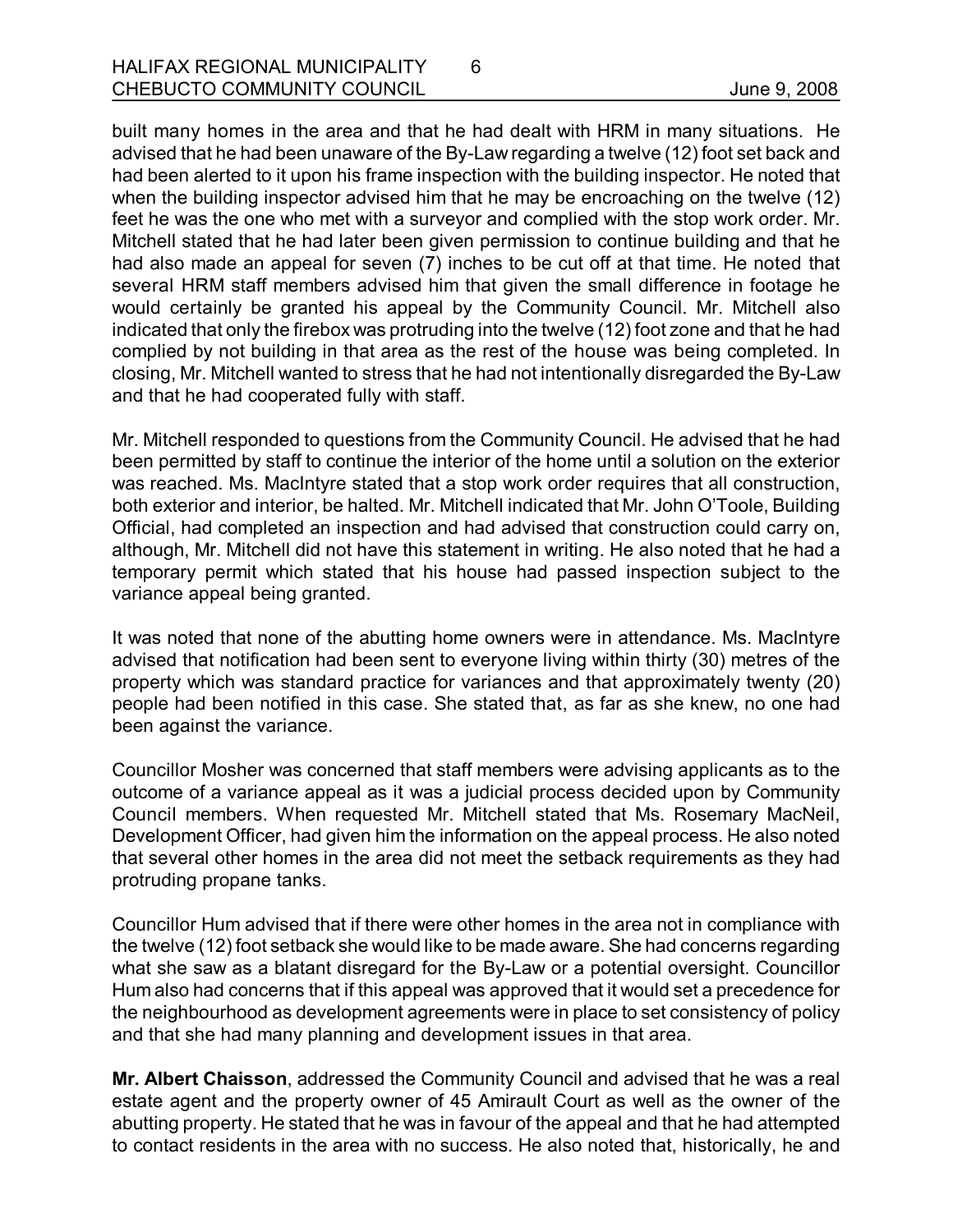Mr. Mitchell had built homes with an eight (8) foot setback on either side and that they did not realize that if they had only moved the house in question seven (7) inches that they would have been fine. Mr. Chaisson also noted that Mr. Mitchell was a well respected builder in the community.

In response to a question from Deputy Mayor Adams, Mr. Chaisson advised that he was the owner of the lot on 45 Amirault Court and that he had contracted Mr. Mitchell to complete the construction. He stated that he had sold the home and that the owners realized that the firebox may have to be cut after they move in.

The Chair called three (3) times for any additional speakers. Hearing none the following motion was passed:

**MOVED BY Councillor Mosher, seconded by Councillor Adams, that the variance appeal hearing be closed. MOTION PUT AND PASSED.** 

**MOVED BY Councillor Hum, seconded by Deputy Mayor Adams, that the Chebucto Community Council defer a decision on this item pending a supplementary staff report including:**

- **1. Information regarding what Mr. Mitchell had been told by staff; particularly Mr. John O'Toole and Ms. Rosemary McNeil; and**
- **2. An inspection of the other homes on Amirault Court to investigate if there had been additional set back violations.**

A discussion on the motion ensued. Councillors Walker and Mosher were concerned with the motion being deferred as nobody had come forward to state that they were against the variance and it would further delay a final decision for the new home owners who had been waiting. They noted that variance appeals were to be judged on an individual basis and although they did understand Councillor Hum's concerns a supplementary report could certainly come forward even after the variance appeal was decided.

### **MOTION DEFEATED.**

**MOVED BY Councillor Walker, seconded by Councillor Mosher, that Chebucto Community Council overturn the Development Officer's decision and grant the variance. MOTION PUT AND PASSED.** 

**MOVED BY Councillor Hum, seconded byCouncillor Mosher, that a staffreport come forward requesting:**

- **1. The implementation of development offices being required to give each applicant the entire list ofrequirements fortheir development agreement area;**
- **2. That a staff review take place regarding the implications of other homes in setback violation in the Amirault Court area; and**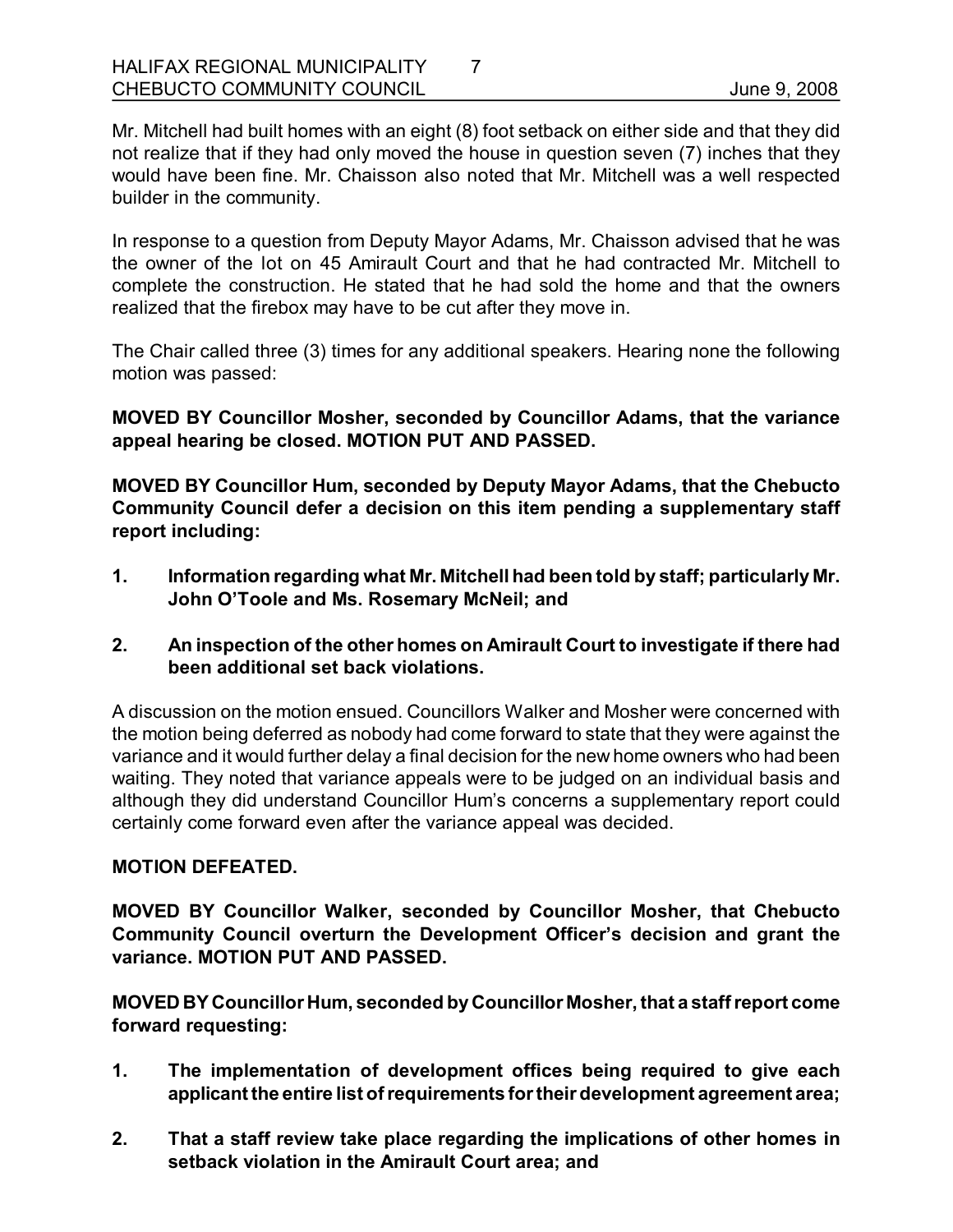**3. That consideration be given to amending development agreements to maintain consistencies in the area.** 

8

#### **MOTION PUT AND PASSED.**

- **9. CORRESPONDENCE, PETITIONS AND PRESENTATIONS:**
- **9.1 Correspondence: None**
- **9.2 Petitions: None**
- **9.3 Presentations: None**
- **10. REPORTS:**
- **10.1 Staff:**

#### **10.1.1 209 Herring Cove Road, Halifax**

C A report dated May 21, 2008 was submitted.

Mr. Richard Harvey, Senior Planner, presented the report on 209 Herring Cove Road, Halifax. He advised that the property had been unoccupied for some time and that staff was aware of Council's concerns regarding the general disrepair of the site. Mr. Harvey stated that staff had been in contact with the building's owner, however, he indicated that this was not a simple matter of rezoning as policy did not support it.

Councillor Mosher indicated that she believed that there were errors in the report. She advised that the property had been boarded up and vacant for approximately five (5) years and that there had been several offers to purchase the property and maintain it commercially, however, the owner had refused them all. She indicated that all of the other properties on the road were residential and stated that it was a privilege rather than a right to have a commercial area in a residential zone. Councillor Mosher also disputed the statement that the property owner had made efforts to clean up the property as she believed they had only done so as a result of her calling By-Law enforcement. She noted that there was gang graffiti on the property which was further fuelling gang activity and vandalism in the area and indicated that she had photographic evidence. Councillor Mosher also stated that the business community in the area had appealed to the owner which yielded no results.

Councillor Mosher advised that she would not bring the staff recommendation forward and proposed the following alternative:

**MOVED BY Councillor Mosher, seconded by Deputy Mayor Adams, that Chebucto Community Council recommend that Halifax Regional Council initiate the process to amend the Municipal Planning Strategy to change the land use designation from**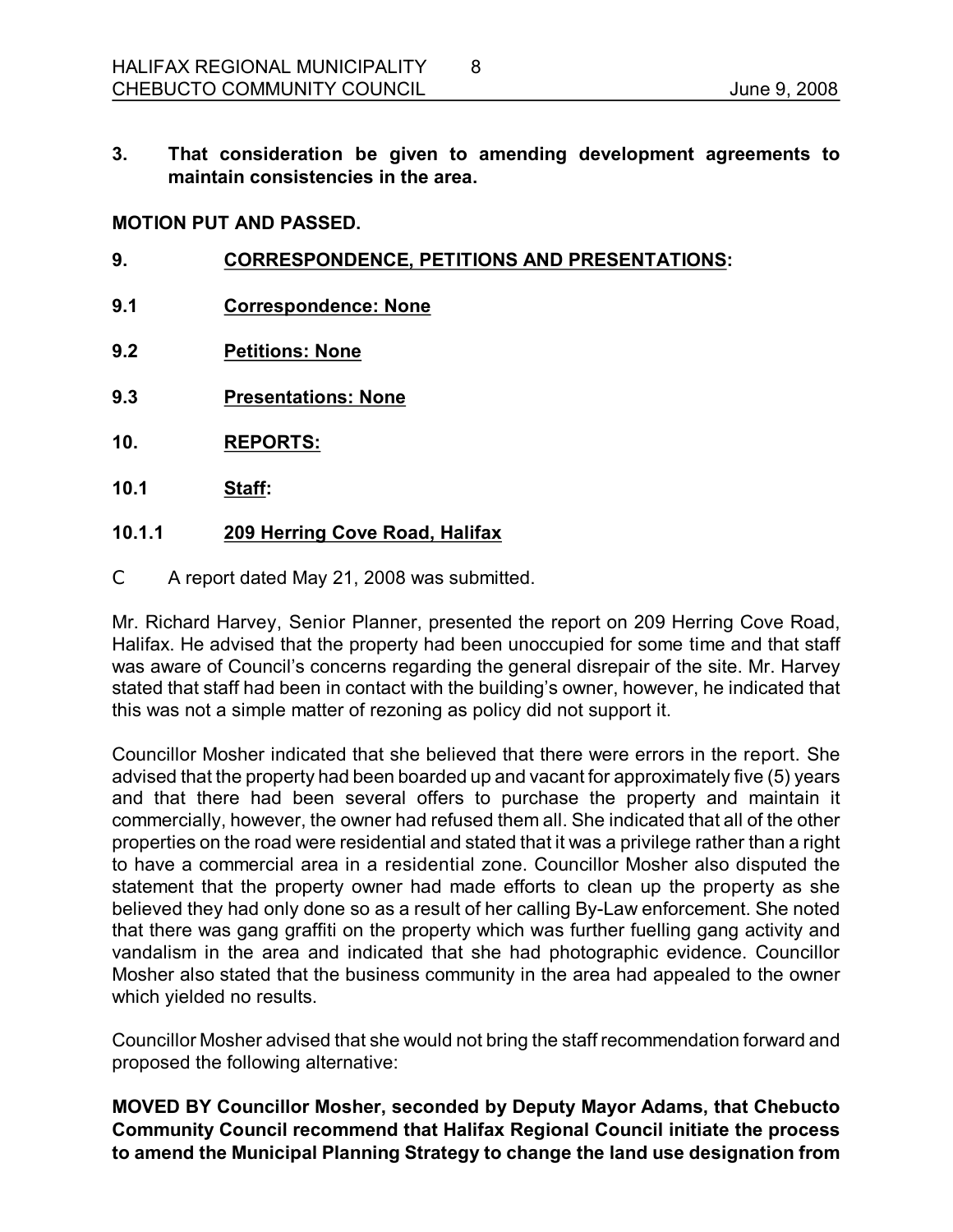**commercial to residential at 209 Herring Cove Road, Halifax. MOTION PUT AND PASSED.** 

9

#### **10.1.2 Case 01164 Extension to Development Agreement Time Limit, Lot between Civic Nos. 87 ½ and 89 Purcell's Cove Road**

C A report dated May 26, 2008 was submitted.

Mr. Richard Harvey, Senior Planner, presented the report on Case 01164. He advised that the property owner, Mr. Gormley, was presently in Fort McMurray and wished to return and rebuild.

Councillor Mosher stated that this had been a contentious development agreement, however, the residents had come to an understanding. She advised that Council had originally approved the development agreement based of the owner and his ties to the community.

Councillor Mosher proposed an amendment of one year to the motion which would change the date from June 19, 2010 to June 19, 2009.

**MOVED BY Councillor Mosher, seconded by Councillor Walker, that Chebucto Community Council:**

- **1. By resolution, enter into an amending agreement with Bernard Gormley to extend the date for the commencement of construction of a single family dwelling on lands identified as PID 40047250 TO June 19,** *2009***; and**
- **2. Require that the Amending Agreement be signed and returned within 120 days, or any extension thereof granted by Community Council on request of the applicant, from the date of final approval by Community Council and any other bodies as necessary, whichever is later; otherwise this approval will be void and obligations arising hereunder shall be at and end.**

It was noted that the property had never received complaints of being unsightly.

#### **MOTION PUT AND PASSED.**

### **10.1.3 Case 01131: Amendment to Stage II Development Agreement Time Frames, Dunbrack Street, Halifax**

C A supplementary report dated May 26, 2008 was submitted.

**MOVED BY Councillor Hum, seconded by Councillor Walker, that Chebucto Community Council:**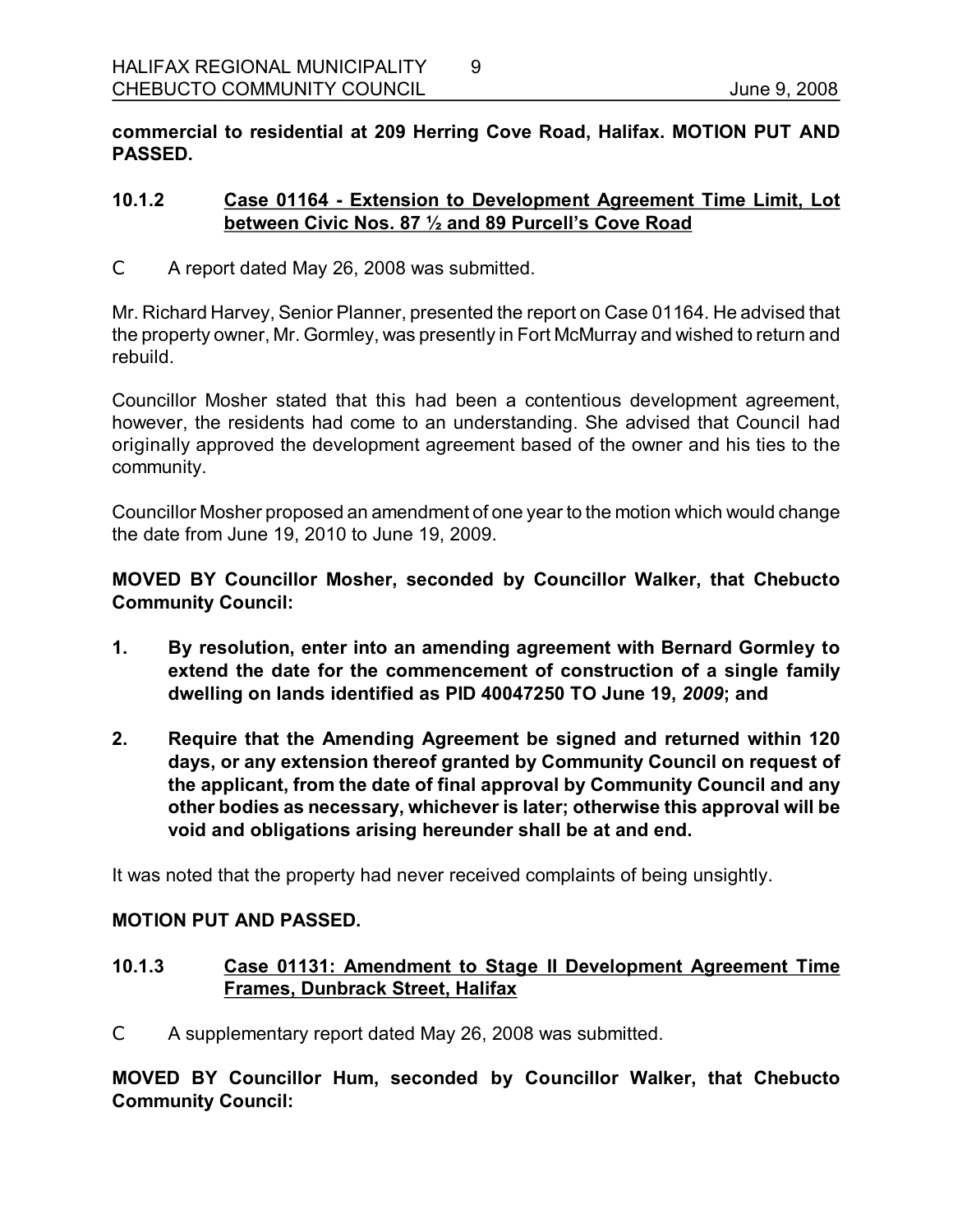- **1. By resolution, amend Section 11 of the existing Stage II Development Agreement to extend the time limit for the completion of the agreement until May 5, 2010 (a public hearing is not required);**
- **2. Approve the Amending Stage IIAgreement as shown in Attachment "A" of this report; and**
- **3. Require that the Amending Agreement be signed within 120 days or any extension thereof granted by Council on request of the application from the date of the motion approved by Council and any other bodies as necessary whichever approval is later, otherwise, this approval will be avoid and obligations arising hereunder shall be at and end.**

**MOTION PUT AND PASSED.** 

### **10.2 Councillor:**

# **10.2.1 Graffiti on Businesses on Herring Cove Road Councillor Mosher**

Councillor Mosher noted that this issue also tied in with the former Harvey's site on 209 Herring Cove Road. She advised that she had been meeting with partners in the area and that the Spryfield Business Commission had purchased anti graffiti solution. She stated that she would report back to the Community Council when she had more information.

#### **10.2.2 Maintenance of Dunbrack Street Rose Bushes Councillor Hum**

Councillor Hum advised that this had been long standing issue for all three (3) Dunbrack Street Councillors. She stated that a number of residents had contacted HRM in the spring regarding the need for maintenance of the rose bushes. She also noted that weeds had been especially bad this spring and she was concerned that the bushes would not be maintained by HRM staff throughout the summer as the roses were in danger of not blooming.

Councillor Mosher left the meeting at 8:17 p.m.

### **MOVED BY Councillor Hum, seconded by Deputy Mayor Adams, that Chebucto Community Council request a staff report regarding:**

- **1. The possibility of having regularly scheduled maintenance forthe rose buses on Dunbrack Street; and**
- **2. If staff is unable to meet the time frame within a 2 week period by June 30, 2008 they are to utilize the services of a contractor to provide maintenance and weeding of the rose bushes.**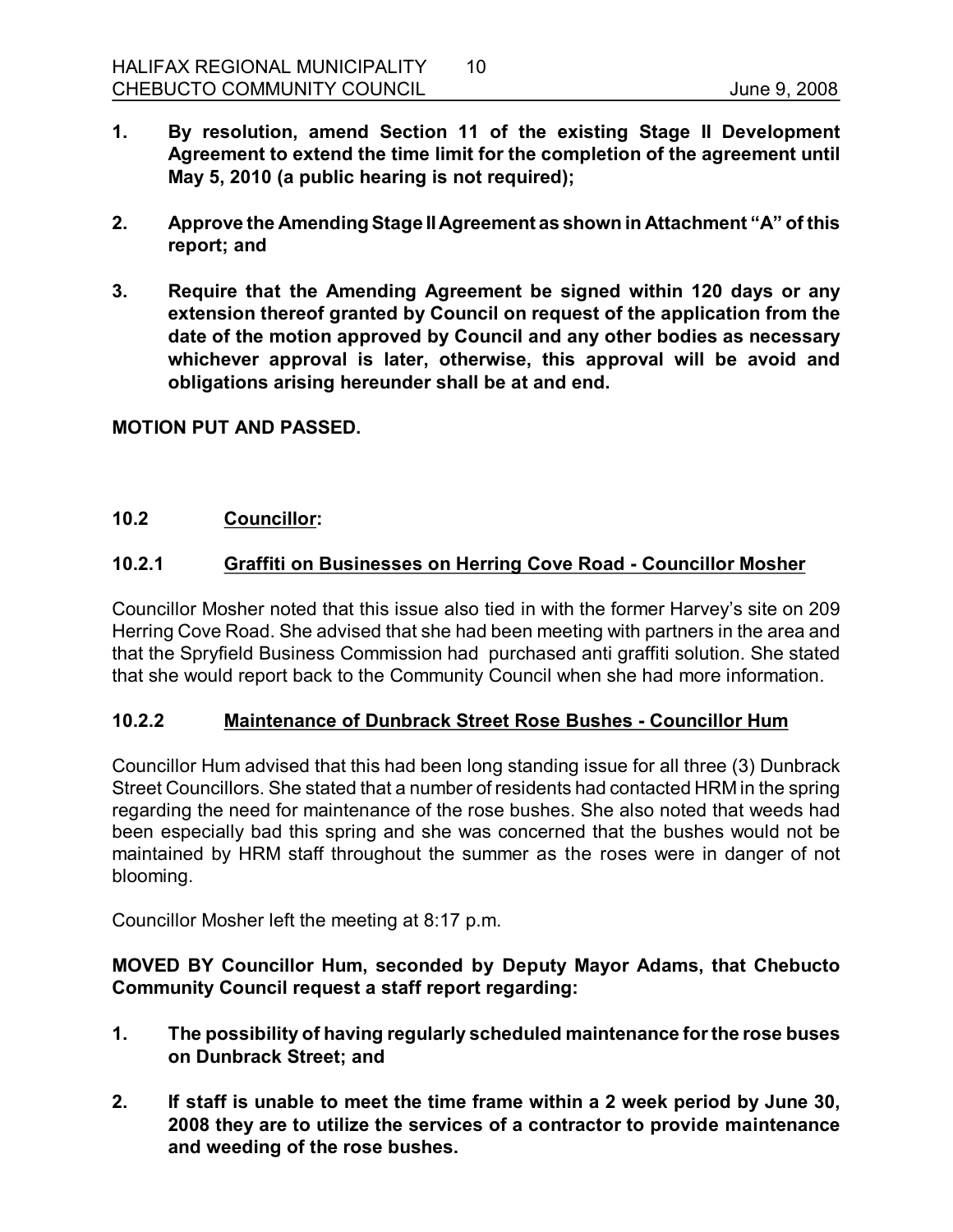### **MOTION PUT AND PASSED.**

- **11. MOTIONS NONE**
- **12. ADDED ITEMS**
- **12.1 Non Truck Routes Mumford Road Councillor Walker**

**MOVED BY CouncillorWalker, seconded byDeputy Mayor Adams, that the Chebucto Community Council request that signs be erected advising of the non truck routes; two on Joseph Howe Drive, one on Chebucto Road and one eastbound on Chebucto Road at Mumford Road and Romans Avenue.**

Councillor Hum advised that she had a similar problem with trucks on Kearney Lake Road and asked if the Community Council had the authority to change this. Mr. Randolph Kinghorne, Solicitor, advised that he would come back with more information and that Community Council could certainly request to amend the Truck Route By-Law.

#### **MOTION PUT AND PASSED.**

#### **12.2 Non Truck Routes Crown Drive Mosher**

**MOVED BY Deputy Mayor Adams, seconded by Councillor Walker, that staff give consideration to making Crown Drive a non truck route. MOTION PUT AND PASSED.** 

**13. NOTICES OF MOTION** 

### **14. PUBLIC PARTICIPATION**

There were no members of the public wishing to speak at this time.

#### **15. NEXT MEETING DATE**

The next meeting was scheduled for Monday, September 8, 2008.

### **16. ADJOURNMENT**

The meeting was adjourned at 8:28 p.m.

Shawnee Gregory Legislative Assistant